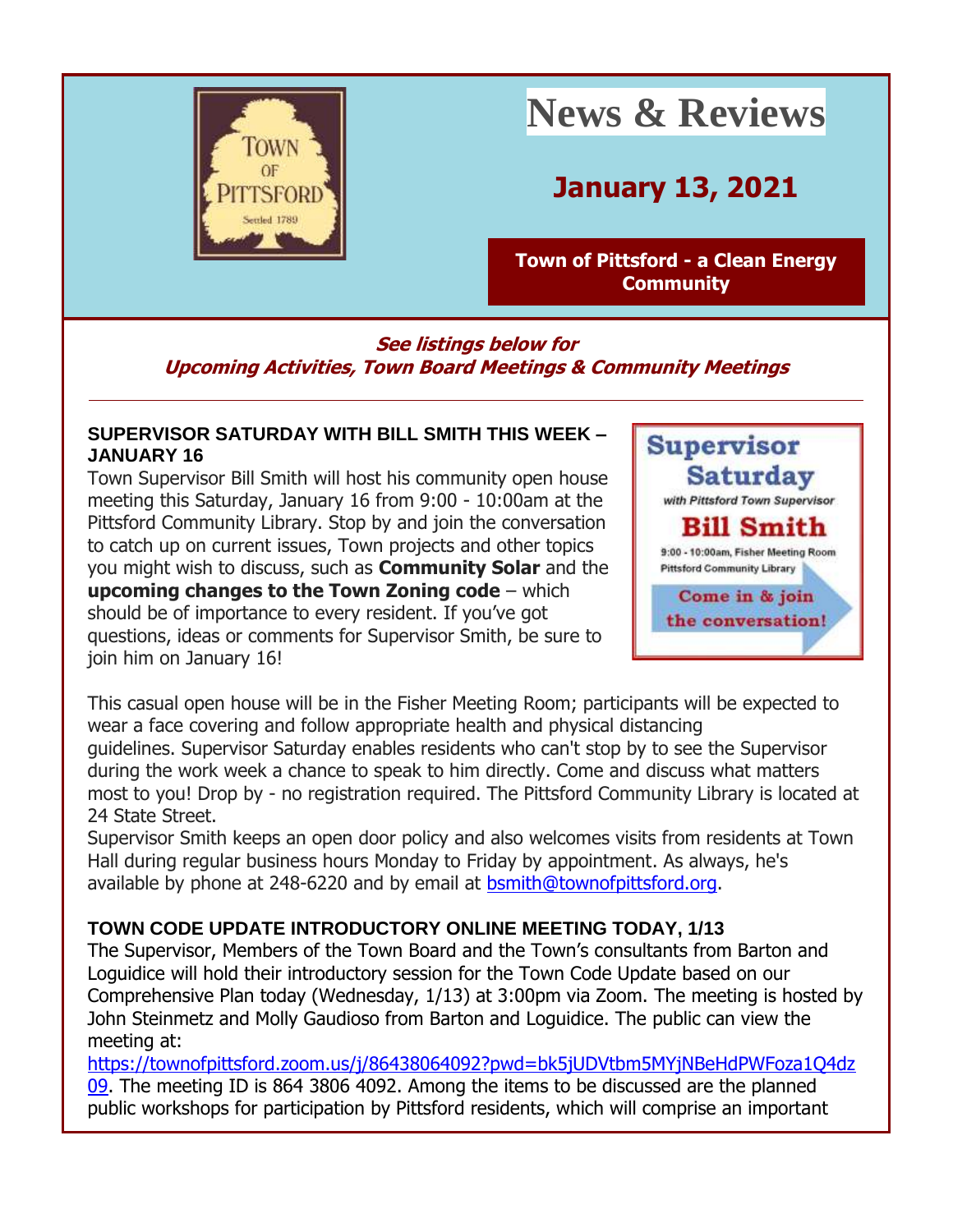part of the process of updating the Code. Public workshop dates will be announced in the weeks ahead.



#### **"THE SNOWY DAY" STORY WALK UNDERWAY Display will be up at Community Center through this Saturday, 1/16**

The time is right for a winter story come to life  $-$  and some crafty fun! Stop by the Spiegel Pittsford Community Center up through this Saturday, January 16 and take a stroll through our **"The Snowy Day" story walk in the Community Center field**. Follow the story of a young boy named Peter exploring his neighborhood after the season's first snowfall. This classic

1962 children's picture book shares a wonderful story and is the first picture book with an African American protagonist to win a major children's award, the Caldecott Medal. Participants are asked to follow physical distancing guidelines and bring a face mask to wear when within 6 feet of those outside of their group.

Once you have completed the walk, stop at the Community Center front desk and pick up a **themed craft pack to take home**! Craft packs are available Monday through Friday from 8:00am – 6:00pm and Saturdays from 10:00am – 5:00pm.

The Spiegel Pittsford Community Center is located at 35 Lincoln Avenue. For more information about the event, call the Community Center at 248-6280.

#### **MARTIN LUTHER KING, JR. EVENTS IN PITTSFORD TO BE HELD LATE JAN/EARLY FEB**

We've been advised that the events in Pittsford organized annually by community members to honor the life and legacy of Dr. Martin Luther King, Jr. will be delayed this year due to COVID-19. The group is targeting late January – mid February to present a virtual "Martin Luther King - Living the Dream" series. The Town will provide updated information via the Town eNews and social media once details are received.

The **Martin Luther King, Jr. holiday is this Monday, January 18.** Established in 1986 to honor the renowned civil



rights leader and observed on the third Monday of January each year, MLK Day became in 1994 the only federal holiday designated as a national day of service. It is now celebrated as "a day on, not a day off" and encourages all Americans to volunteer to improve their communities. The United Way of Greater Rochester has a [list of virtual volunteer opportunities](http://r20.rs6.net/tn.jsp?f=001OZQE3MqHp5dkIuJ1ZwfW_Q54RXkl3fCdaesJrfwK2-NrtFHZSjCW6AamE1KFWxPvcIFLWBbeGQV8CGYn7OOu_NvDrwLDE2wKD0o2Buf8IuHh6LGued3ipXwaTe_tD6dM2TVmRCD2K0nWKUO4YAFTn5h-BC1V1Dtks6Osa706ZgY=&c=4mEVP4j7NCss6SvU_ikzHH8qXswQjVV5r89UQHoFAupD0IRSPKrtkA==&ch=3GDXquySHNxKxZzCx4_c_pwhkL-yoRyylVp7fOP8OJS0pcRaLGcfbg==) - find the link on their website at [https://uwrochester.galaxydigital.com.](http://r20.rs6.net/tn.jsp?f=001OZQE3MqHp5dkIuJ1ZwfW_Q54RXkl3fCdaesJrfwK2-NrtFHZSjCW6AamE1KFWxPv0UAvbJy2xvIuYEx904ndqJ6v_8muoXAgJWBJtO6lz8ib1FzHsMVvhSE9rpIZjwAALJSn8bPzkMalF_7T54SWg50rlVER-ssf&c=4mEVP4j7NCss6SvU_ikzHH8qXswQjVV5r89UQHoFAupD0IRSPKrtkA==&ch=3GDXquySHNxKxZzCx4_c_pwhkL-yoRyylVp7fOP8OJS0pcRaLGcfbg==) Or go to [www.MLKDay.gov](http://r20.rs6.net/tn.jsp?f=001OZQE3MqHp5dkIuJ1ZwfW_Q54RXkl3fCdaesJrfwK2-NrtFHZSjCW6AamE1KFWxPvD0K4AgHFTtjyGg2FWDs5Hn5CXLIZyDEwAnwe5ao3jscH2mnEdIS6rklHFy_uYvRolhDMkiQacUE=&c=4mEVP4j7NCss6SvU_ikzHH8qXswQjVV5r89UQHoFAupD0IRSPKrtkA==&ch=3GDXquySHNxKxZzCx4_c_pwhkL-yoRyylVp7fOP8OJS0pcRaLGcfbg==) and search for volunteer opportunities near you.

If you're looking for ways to learn more about Dr. Martin Luther King, Jr. and his lasting legacy of justice, non-violence and understanding, the Pittsford Community Library has a variety of materials. One of the best ways to understand his cause and his passion is to hear about it in his own words. See the links below for some of **Dr. King's speeches:**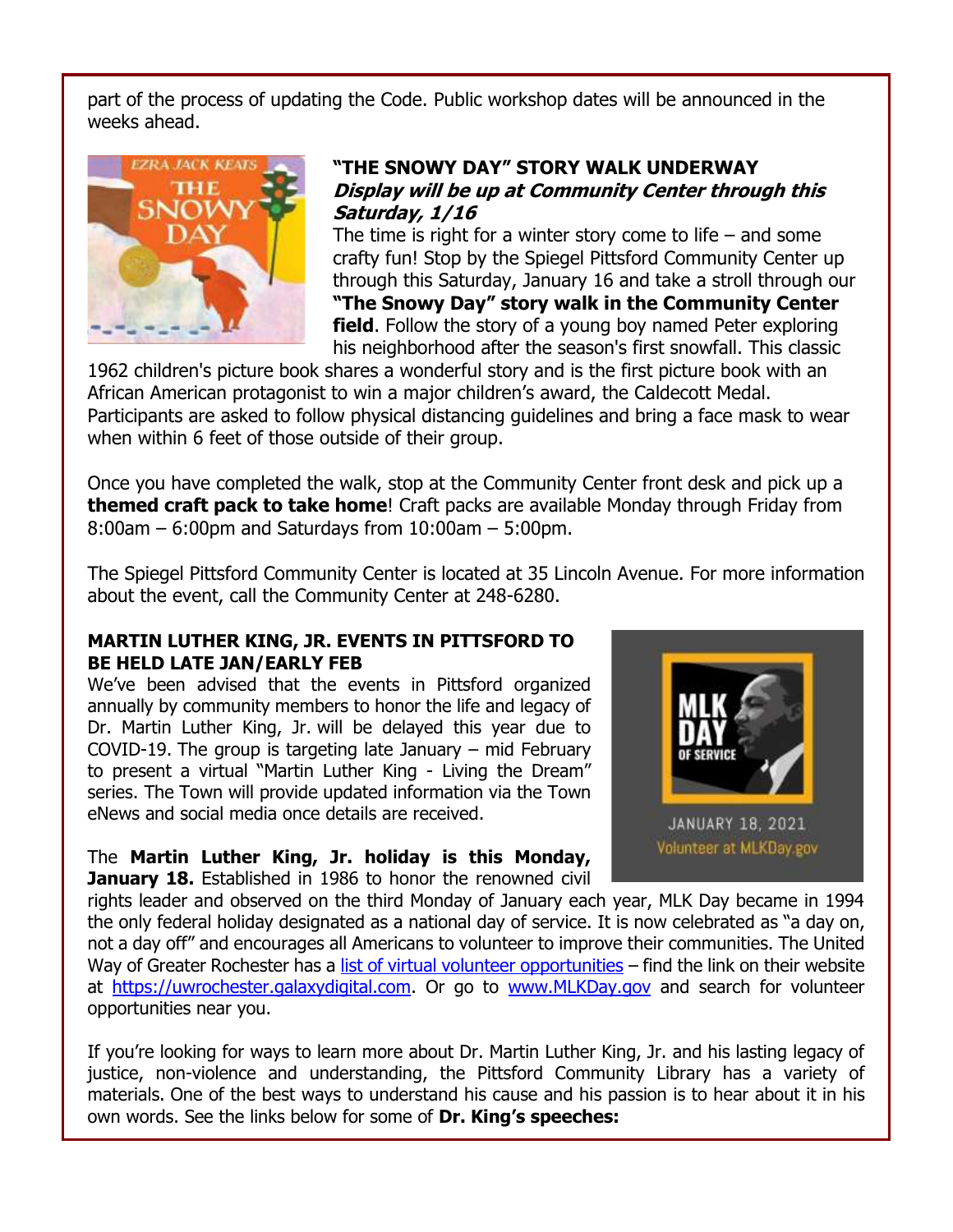**MLK: The Other America.** Dr. Martin Luther King, Jr.'s 1967 speech at Stanford. Here, he expounds on his nonviolent philosophy and methodology: [https://youtu.be/dOWDtDUKz-U](http://r20.rs6.net/tn.jsp?f=001OZQE3MqHp5dkIuJ1ZwfW_Q54RXkl3fCdaesJrfwK2-NrtFHZSjCW6AamE1KFWxPv6x17eP0zA4gYxOD1wOf1eowF6bhwXmxFRvIjVhPTOTz-2idjQ_Q8UhXmrypjCXZPzOLwvJNIh7njlzGL-5a-Cw==&c=4mEVP4j7NCss6SvU_ikzHH8qXswQjVV5r89UQHoFAupD0IRSPKrtkA==&ch=3GDXquySHNxKxZzCx4_c_pwhkL-yoRyylVp7fOP8OJS0pcRaLGcfbg==)

**MLK: Nobel Peace Prize Acceptance Speech.** Oslo, Norway. December 11, 1964: [https://youtu.be/5r98tT0j1a0](http://r20.rs6.net/tn.jsp?f=001OZQE3MqHp5dkIuJ1ZwfW_Q54RXkl3fCdaesJrfwK2-NrtFHZSjCW6AamE1KFWxPv387bKEN5guCCoEj3N-LDJciCj-PgulN4uvtXEM5AUQVtDdfZuuOXG6fkuLaQ31mDmrCfX49jg6kpbJ3JylnhiQ==&c=4mEVP4j7NCss6SvU_ikzHH8qXswQjVV5r89UQHoFAupD0IRSPKrtkA==&ch=3GDXquySHNxKxZzCx4_c_pwhkL-yoRyylVp7fOP8OJS0pcRaLGcfbg==)

**Martin Luther King, Jr., "What Is Your Life's Blueprint?"** Rarely seen footage of Martin Luther King, Jr., speaking to students at Barratt Junior High School in Philadelphia on October 26, 1967: [https://youtu.be/ZmtOGXreTOU](http://r20.rs6.net/tn.jsp?f=001OZQE3MqHp5dkIuJ1ZwfW_Q54RXkl3fCdaesJrfwK2-NrtFHZSjCW6AamE1KFWxPvJQiLfPsASEmboo75LCxMOjKqz4BLjvRpSXEhg6-OU7wbhPP-pRuJLlZVuqXH2kyk82rtLaBsNcOz45dJbPDSfg==&c=4mEVP4j7NCss6SvU_ikzHH8qXswQjVV5r89UQHoFAupD0IRSPKrtkA==&ch=3GDXquySHNxKxZzCx4_c_pwhkL-yoRyylVp7fOP8OJS0pcRaLGcfbg==)

**Newly Discovered 1964 MLK Speech on Civil Rights, Segregation & Apartheid South Africa,** as shown on Democracy Now: [https://www.democracynow.org/2015/1/19/exclusive\\_newly\\_discovered\\_1964\\_mlk\\_speech](http://r20.rs6.net/tn.jsp?f=001OZQE3MqHp5dkIuJ1ZwfW_Q54RXkl3fCdaesJrfwK2-NrtFHZSjCW6AamE1KFWxPvV579zlH122FJeQJ__4G13J-vtehfIFq3iv0fnCI7LvVyAsCTKIBWn6NVJsJ9OUSecFoSbh-XVFvBaq0UDUoMQPchrQLsWA5dG0UErMlKkp4hkpIpMRuWGhlOivXXVG5abjCQpldFhzlDxqiZzyr3RBcdYdjvYI4XpuhvOfAMGzE=&c=4mEVP4j7NCss6SvU_ikzHH8qXswQjVV5r89UQHoFAupD0IRSPKrtkA==&ch=3GDXquySHNxKxZzCx4_c_pwhkL-yoRyylVp7fOP8OJS0pcRaLGcfbg==)

Many thanks to our Pittsford Community Library staff for researching and providing the above video links.

#### **ZOOM BASICS FOR BEGINNERS – ONLINE PROGRAM 1/21**

The Pittsford Community Library is offering a low-pressure introduction to Zoom, the current venue of many Library programs via an online program to be held Thursday, January 21 from 7:00 – 8:00pm. Learn alongside other beginners and practice changing views, screen sharing, chatting, and other basic functions. Wondering how you'll attend a Zoom program if you don't know how to Zoom yet? Fear not! Laura, the Library's Tech Services librarian, can set up a one-on-one tutorial to help you get started.

The program is free and open to the public; registration is required to receive the Zoom link. [Register online via the Library Program Calendar](http://r20.rs6.net/tn.jsp?f=001OZQE3MqHp5dkIuJ1ZwfW_Q54RXkl3fCdaesJrfwK2-NrtFHZSjCW6AamE1KFWxPvALp0A2UloiM81CRv16YiUxJ4pgMe_sh4O9XaxIT-cDBnIx2P5a5OFbYG1Dwr4x4k4qxZjEh6F5_uFAtOjyrNYik7h-RiEW6RkeQCWAO2HPdRpmROHR38ZQ==&c=4mEVP4j7NCss6SvU_ikzHH8qXswQjVV5r89UQHoFAupD0IRSPKrtkA==&ch=3GDXquySHNxKxZzCx4_c_pwhkL-yoRyylVp7fOP8OJS0pcRaLGcfbg==) or visit [https://www.townofpittsford.org/home-library](http://r20.rs6.net/tn.jsp?f=001OZQE3MqHp5dkIuJ1ZwfW_Q54RXkl3fCdaesJrfwK2-NrtFHZSjCW6AamE1KFWxPvs8aPiDRIgSCzgfYt4EmWeAvnxlqAtWMvzV7IwcZpgilv1THLHuAW3i3w9q3iRc_0Hn7emP3VUvp-B0smhgkfLq5bZqQq3to5fSnjg2vqySA=&c=4mEVP4j7NCss6SvU_ikzHH8qXswQjVV5r89UQHoFAupD0IRSPKrtkA==&ch=3GDXquySHNxKxZzCx4_c_pwhkL-yoRyylVp7fOP8OJS0pcRaLGcfbg==) and use the Library Program Registration link.



#### **PRESCHOOLERS EXPLORE STEM - LIBRARY VIRTUAL PROGRAM KITS OFFERED THROUGH 1/26**

Children ages 4 - 6 can explore science, technology, engineering and math (STEM) virtually with Children's Librarian Miss Vinise through January 26. This month's program will explore the scientific method with dancing raisins! Participants will learn what happens to raisins, rice, and dried noodles when dropped into carbonated water. The Library will provide most of the supplies needed, as well as a link to a video of Miss Vinise conducting the experiment and discussing the science behind it. Participants can register for the program and pick up a "Dancing Raisins" experiment kit any time

between January 12-26. A link to the video and a set of directions will be provided in each kit. Supplies are limited, so register soon! The program is free and open to the public; registration is required to receive the Zoom link. [Register online via the Library Program Calendar](http://r20.rs6.net/tn.jsp?f=001OZQE3MqHp5dkIuJ1ZwfW_Q54RXkl3fCdaesJrfwK2-NrtFHZSjCW6AamE1KFWxPvGjlodZM57HI_s9apiBaTrGj6bbIvA9VuY6BKqCzRgRbrgt2RskFAcLTxDNYfpBSVxtdH3X1qB4geXf-iggVyAfE6nEERqYJRAHtc0zZGCz3jQWuIwQD0Fg==&c=4mEVP4j7NCss6SvU_ikzHH8qXswQjVV5r89UQHoFAupD0IRSPKrtkA==&ch=3GDXquySHNxKxZzCx4_c_pwhkL-yoRyylVp7fOP8OJS0pcRaLGcfbg==) or visit [https://www.townofpittsford.org/home-library](http://https/www.townofpittsford.org/home-library) and use the Library Program Registration link.

#### **LIBRARY SATURDAY HOURS EXPANDED**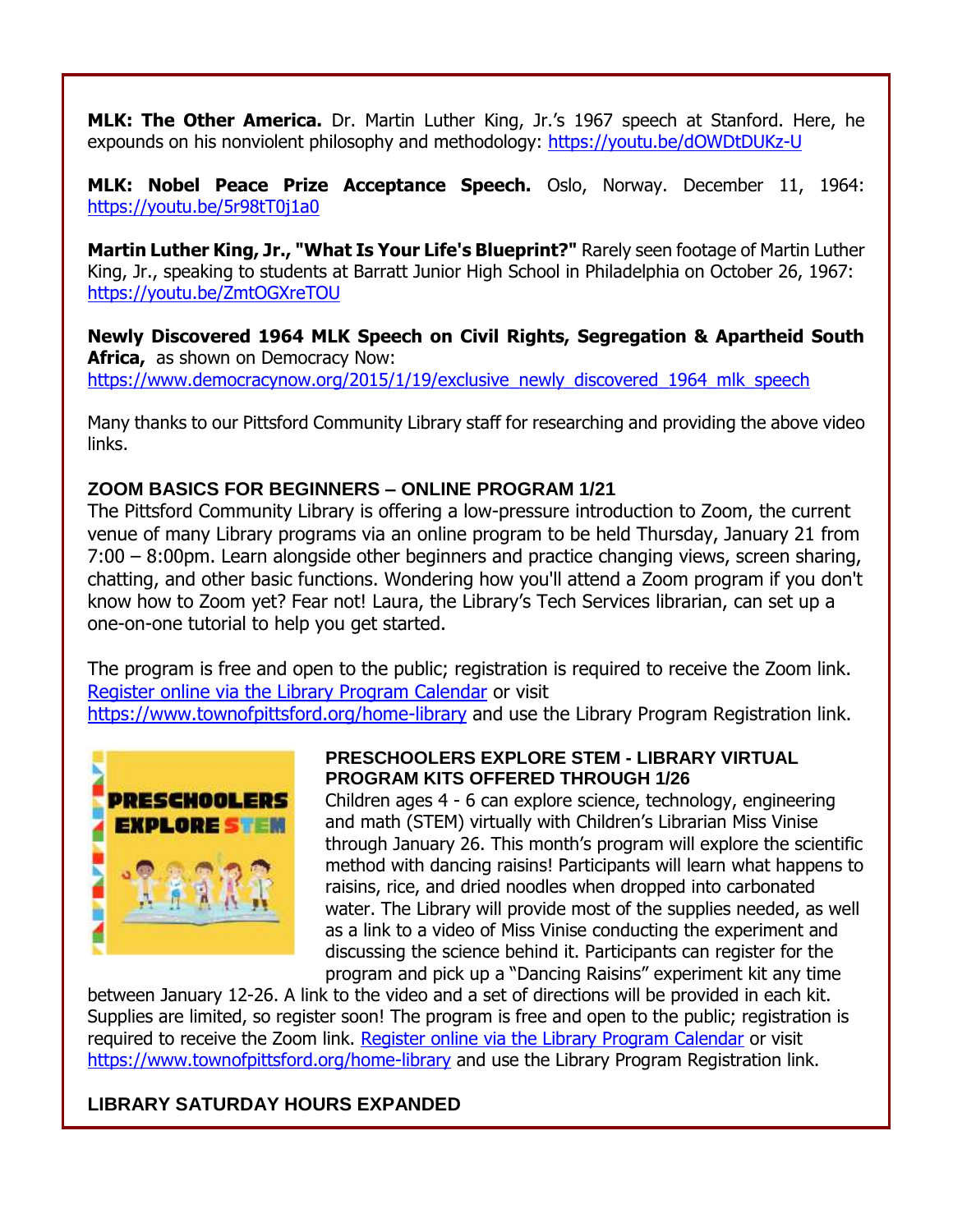The Pittsford Community Library has expanded its Saturday hours and will now be open until 4:00pm on Saturdays. The Library is open **Mondays and Wednesdays from 10:00am - 7:00pm, Tuesdays, Thursdays and Fridays from 10:00am - 5:00pm, and Saturdays from 10:00am - 4:00pm**. Please note face coverings and appropriate physical distancing are required at all times when visiting the Library.

**Low contact pickup** of Library materials is offered during Library hours. Make pickup arrangements in advance via email at [pclreference@townofpittsford.org](mailto:pclreference@townofpittsford.org) or call the Library with your request at 248-6275. The Library also offers a **Virtual Reference Desk** and new online programs and resources are added frequently. Find complete information about Library hours, services, resources and quidelines at [www.bitly/pclupdates.](http://r20.rs6.net/tn.jsp?f=001OZQE3MqHp5dkIuJ1ZwfW_Q54RXkl3fCdaesJrfwK2-NrtFHZSjCW6E-jDNRRHd-6ZYrrTK5E9UX-u0Qvu80b5Cw6QSWr23SEBW776e5rWvWdMSe62lv3-wYcvOELg7wD-6axZq6H9rBN4x3I_Iupww==&c=4mEVP4j7NCss6SvU_ikzHH8qXswQjVV5r89UQHoFAupD0IRSPKrtkA==&ch=3GDXquySHNxKxZzCx4_c_pwhkL-yoRyylVp7fOP8OJS0pcRaLGcfbg==)

#### **TOWN AND COUNTY 2021 PROPERTY TAX BILLS MAILED - DUE 2/10**

Pittsford residents: if your property taxes are not in escrow, you should have received your 2021 Town and County tax bill in the mail by this time. If you have not received your tax bill please do one of the following to obtain a copy of your bill:

- 1.Download and print a copy directly from the Monroe County website at [www.monroecounty.gov/apps/propertyapp.php,](http://r20.rs6.net/tn.jsp?f=001OZQE3MqHp5dkIuJ1ZwfW_Q54RXkl3fCdaesJrfwK2-NrtFHZSjCW6MYquSV7cbU03CDTFxNpvzmpSpuJ1DohHnahS0RHlMRt15Z6eeXBwemPv9H2c-YyZvOukpKsOFPOwTMFMDBKlTpqYHHsOIqii3JMwYjrZuMPPO50DMKofd1yxL1-ZkcIQw==&c=4mEVP4j7NCss6SvU_ikzHH8qXswQjVV5r89UQHoFAupD0IRSPKrtkA==&ch=3GDXquySHNxKxZzCx4_c_pwhkL-yoRyylVp7fOP8OJS0pcRaLGcfbg==) OR
- 2.Call the Town Tax Office at 585-248-6215 to have a copy of the bill emailed to you, OR
- 3. Email the Town Clerk/Tax Receiver at: Idillon@townofpittsford.org to receive a copy of your bill.

The interest-free Town and County property tax payment deadline is February 10; first installments are also accepted by or before February 10. Please be sure to read all the instructions and information written on the back of your bill carefully. Payments will be accepted only by mail or mail slot at Pittsford Town Hall (11 South Main Street); mail slots are located at the back door or to the right of the front door. Payments may also be made [online,](http://r20.rs6.net/tn.jsp?f=001OZQE3MqHp5dkIuJ1ZwfW_Q54RXkl3fCdaesJrfwK2-NrtFHZSjCW6MYquSV7cbU03CDTFxNpvzmpSpuJ1DohHnahS0RHlMRt15Z6eeXBwemPv9H2c-YyZvOukpKsOFPOwTMFMDBKlTpqYHHsOIqii3JMwYjrZuMPPO50DMKofd1yxL1-ZkcIQw==&c=4mEVP4j7NCss6SvU_ikzHH8qXswQjVV5r89UQHoFAupD0IRSPKrtkA==&ch=3GDXquySHNxKxZzCx4_c_pwhkL-yoRyylVp7fOP8OJS0pcRaLGcfbg==) or at Canandaigua National Bank (18 State Street, Pittsford). Payment stub (see page 2 of bill) must accompany payment. Please include a phone number on your check, if possible.

It is also **strongly** advised that you do NOT pay by electronic check, as these payments do not receive a U.S. postmark and may arrive late. The payment stub (see page 2 of your tax bill) must accompany your payment.

**Please also note:** If you are paying your tax bill with an online bill pay (electronic banking) system through your bank, please be aware that your bank still generates and mails a paper check to the Town and it may take as long as two weeks or more to reach the Town offices. This type of mail does not receive a USPS postmark. Therefore, the Town can only consider your payment received on the date it is physically received in our office.

#### **REMINDERS**

**FOOD CUPBOARD TO OFFER DELIVERY TO SENIORS IN PITTSFORD Sign up in advance, next delivery date is 1/22**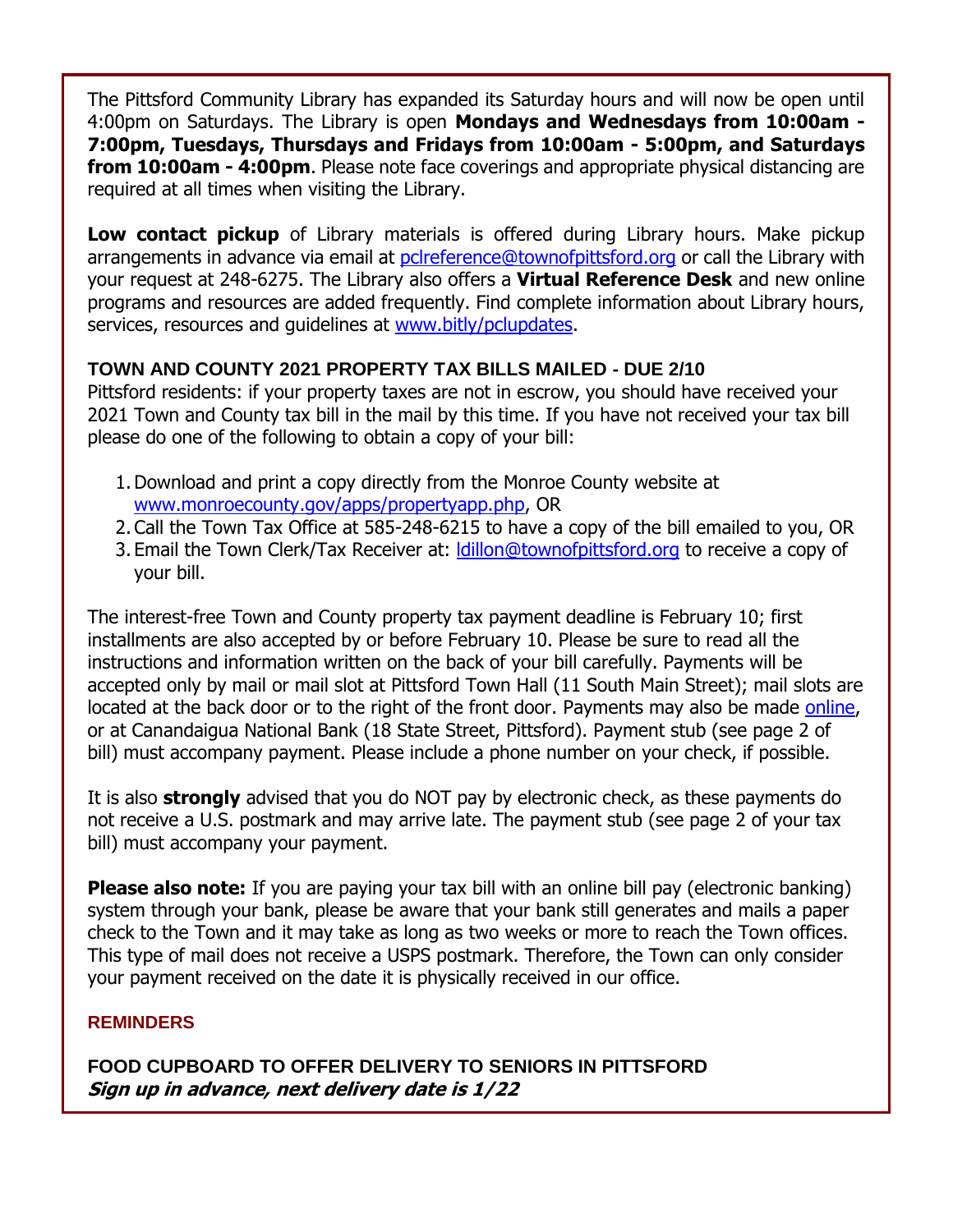The Pittsford Food Cupboard will be begin in January to offer delivery of groceries and supplies to senior citizens that reside in Pittsford. There are no income requirements to participate. Seniors interested in receiving home delivery must sign up for the program in person at the Pittsford Food Cupboard offices. The Food Cupboard will offer fresh produce, wholesome breads, frozen meat and dairy items in addition to non-perishable canned goods. Deliveries will be available on the second and fourth Friday of each month, between 11:00am and 2:00pm. For more information, call (585) 264-9860 and ask for Claire or visit [www.pittsfordfoodcupboard.net.](http://r20.rs6.net/tn.jsp?f=001OZQE3MqHp5dkIuJ1ZwfW_Q54RXkl3fCdaesJrfwK2-NrtFHZSjCW6DfcN5QNN8LmTbLYeAbi_klLzU9o-oOVZe5heNKzol3kTnp93jBnXejay8__V_V2QlykEwo4xxzWCNiiS-YAUTQu2zjB9J-QAQ24lvQLkIOH&c=4mEVP4j7NCss6SvU_ikzHH8qXswQjVV5r89UQHoFAupD0IRSPKrtkA==&ch=3GDXquySHNxKxZzCx4_c_pwhkL-yoRyylVp7fOP8OJS0pcRaLGcfbg==)

The Pittsford Food Cupboard, located at 3800 Monroe Avenue, Suite 26, is open Tuesdays and Fridays from 9:30am – 1:30pm and the first and third Saturday of each month from 9:30  $-11:30$ am.

#### **CHRISTMAS TREE RECYCLING UNDERWAY**

You can be green even in the winter - recycle your Christmas tree! Town of Pittsford crews will pick up trees placed curbside as long as all plastic bagging and all decorations are removed. Christmas trees are picked up, weather permitting, through the end of January. Christmas trees also may be dropped off at the Highway Garage, 60 Golf Avenue, from 7:00am until dark, Monday through Saturday. All trees gathered will be chipped and reused as mulch. The mulch will be available in the spring free to residents in the spring at the East Street storage site located just before the gate to the Town Parks Department office building (enter at 34 East Street).

#### **SEASONAL PARKING RESTRICTIONS IN EFFECT THROUGH APRIL 1, 2021**

In order to facilitate snow removal, Town of Pittsford seasonal parking restrictions are currently in effect through April 1, 2021. Parking of any vehicle on public roads - including state highways and on the shoulder of all roads - is prohibited each year from November 15 through April 1 in all areas within the Town and outside of the Village. During this time, please don't park on or along public roads outside of the Village. Please note violators may be ticketed or towed.

When the snow flies, we need roadsides clear of vehicles so our plows can get through. This is especially true in neighborhoods, where the streets are narrower. Vehicles parked along the roadside can hinder plows accessing your neighborhood. Please help us keep our streets safe and accessible!

#### **ASL INTERPRETER ALWAYS AVAILABLE AT TOWN BOARD MEETINGS**

The Town of Pittsford has an American Sign Language interpreter available at every Pittsford Town Board meeting, to interpret for those who need this service. Those who can't attend a Town Board meeting in person but are planning to watch the meeting's live stream can confirm their need for the interpreter by emailing [comments@townofpittsford.org.](mailto:comments@townofpittsford.org?subject=ASL%20interperter%20request%20for%20Town%20Board%20meeting) Requests can be made in advance or can be emailed through the first ten minutes of the meeting. An on-demand Town Board meeting video with closed captioning will be available within 48 hours of the meeting; visit [www.townofpittsford.org/home-channel12](http://r20.rs6.net/tn.jsp?f=001OZQE3MqHp5dkIuJ1ZwfW_Q54RXkl3fCdaesJrfwK2-NrtFHZSjCW6Hb-tF0FXcLTMi_5Pr1LSmeDauN5jTq41FuZqtBXM3-YVVWEd-nos4kfScbzURvnbwGdVfF81UA3vQ9wxWSmshCBVWR0eSdWa64G221ze2Pr1PhNJMOCuio=&c=4mEVP4j7NCss6SvU_ikzHH8qXswQjVV5r89UQHoFAupD0IRSPKrtkA==&ch=3GDXquySHNxKxZzCx4_c_pwhkL-yoRyylVp7fOP8OJS0pcRaLGcfbg==) and use the On-Demand links to view previously recorded meetings.

#### **UPCOMING COMMUNITY ACTIVITIES IN PITTSFORD**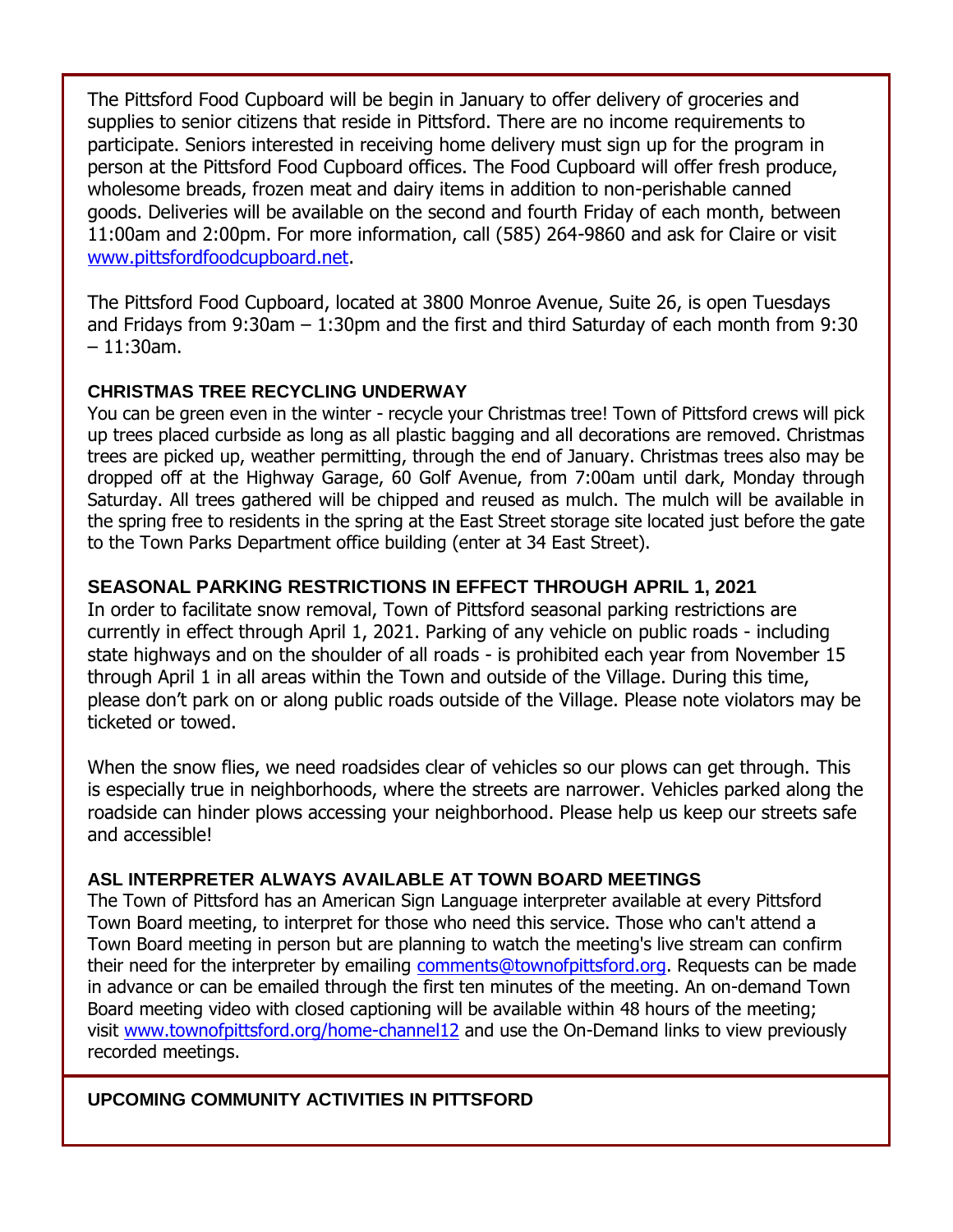- **"The Snowy Day" Story Walk**, January 11-15, Spiegel Pittsford Community Center field, 35 Lincoln Avenue; stop by the Community Center front desk after completing the walk to pick up a themed craft pack to take home. Physical distancing and face masks required when in contact with others outside of your group.
- **Supervisor Saturday with Bill Smith**  join the conversation with Town Supervisor Bill Smith at this casual open house, topics of discussion based upon attendee interest; Saturday, 1/16, 9:00 - 10:00am, Fisher Meeting Room (first floor), Pittsford Community Library, 24 State Street

#### **TOWN OF PITTSFORD BOARD MEETINGS**

- **Pittsford Community Library Board**, Wednesday, 1/13, 7:00pm, ONLINE ACCESS via Zoom video conferencing; information for accessing and viewing the meeting can be found on page 2 of the meeting agenda; the meeting agenda is posted at least two days prior to the meeting on the Town website here: [www.townofpittsford.org/home](http://r20.rs6.net/tn.jsp?f=001OZQE3MqHp5dkIuJ1ZwfW_Q54RXkl3fCdaesJrfwK2-NrtFHZSjCW6Nx2xmEY5aZqBl8e5tKCVSoYij8K3G4hO8SGtbNYyfv90thxR0NggnP5lydk9tKluXIjq9sBX8VPaYjaO6WvlZA-7nUgeA5GfFXGu1odYRvqbcnXIrbw1j8=&c=4mEVP4j7NCss6SvU_ikzHH8qXswQjVV5r89UQHoFAupD0IRSPKrtkA==&ch=3GDXquySHNxKxZzCx4_c_pwhkL-yoRyylVp7fOP8OJS0pcRaLGcfbg==)[minutes](http://r20.rs6.net/tn.jsp?f=001OZQE3MqHp5dkIuJ1ZwfW_Q54RXkl3fCdaesJrfwK2-NrtFHZSjCW6Nx2xmEY5aZqBl8e5tKCVSoYij8K3G4hO8SGtbNYyfv90thxR0NggnP5lydk9tKluXIjq9sBX8VPaYjaO6WvlZA-7nUgeA5GfFXGu1odYRvqbcnXIrbw1j8=&c=4mEVP4j7NCss6SvU_ikzHH8qXswQjVV5r89UQHoFAupD0IRSPKrtkA==&ch=3GDXquySHNxKxZzCx4_c_pwhkL-yoRyylVp7fOP8OJS0pcRaLGcfbg==)
- **Design Review and Historic Preservation Board**, Thursday, 1/14, 6:00pm, ONLINE ACCESS via Zoom video conferencing; information for accessing and viewing the meeting can be found on page 2 of the meeting agenda; the meeting agenda is posted at least two days prior to the meeting on the Town website here: [www.townofpittsford.org/home-minutes](http://r20.rs6.net/tn.jsp?f=001OZQE3MqHp5dkIuJ1ZwfW_Q54RXkl3fCdaesJrfwK2-NrtFHZSjCW6Nx2xmEY5aZqBl8e5tKCVSoYij8K3G4hO8SGtbNYyfv90thxR0NggnP5lydk9tKluXIjq9sBX8VPaYjaO6WvlZA-7nUgeA5GfFXGu1odYRvqbcnXIrbw1j8=&c=4mEVP4j7NCss6SvU_ikzHH8qXswQjVV5r89UQHoFAupD0IRSPKrtkA==&ch=3GDXquySHNxKxZzCx4_c_pwhkL-yoRyylVp7fOP8OJS0pcRaLGcfbg==)
- **Zoning Board**, Monday, 1/18, 7:00pm, ONLINE ACCESS via Zoom video conferencing; information for accessing and viewing the meeting can be found on page 2 of the meeting agenda; the meeting agenda is posted at least two days prior to the meeting on the Town website here: [www.townofpittsford.org/home-minutes](http://r20.rs6.net/tn.jsp?f=001OZQE3MqHp5dkIuJ1ZwfW_Q54RXkl3fCdaesJrfwK2-NrtFHZSjCW6Nx2xmEY5aZqBl8e5tKCVSoYij8K3G4hO8SGtbNYyfv90thxR0NggnP5lydk9tKluXIjq9sBX8VPaYjaO6WvlZA-7nUgeA5GfFXGu1odYRvqbcnXIrbw1j8=&c=4mEVP4j7NCss6SvU_ikzHH8qXswQjVV5r89UQHoFAupD0IRSPKrtkA==&ch=3GDXquySHNxKxZzCx4_c_pwhkL-yoRyylVp7fOP8OJS0pcRaLGcfbg==)
- **Town Board**, Tuesday, 1/19, 6:00pm, ASL interpretation provided, ONLINE ACCESS via Zoom video conferencing; information for accessing and viewing the meeting can be found on page 2 of the meeting agenda; the meeting agenda is posted at least two days prior to the meeting on the Town website here: [www.townofpittsford.org/home](http://www.townofpittsford.org/home-minutes)[minutes](http://www.townofpittsford.org/home-minutes)

#### **COMMUNITY MEETINGS CALENDAR**

- [American Legion Rayson-Miller Post 899](http://r20.rs6.net/tn.jsp?f=001OZQE3MqHp5dkIuJ1ZwfW_Q54RXkl3fCdaesJrfwK2-NrtFHZSjCW6DfcN5QNN8LmKGErCPBHe57Vxx23w_v5pHHynBgMsxJtUIW8qjEZMvfss77_kdoaWL_KePOQtjHN86avn68o0FCQ_mLmDjmKJjMCITREM3Rj&c=4mEVP4j7NCss6SvU_ikzHH8qXswQjVV5r89UQHoFAupD0IRSPKrtkA==&ch=3GDXquySHNxKxZzCx4_c_pwhkL-yoRyylVp7fOP8OJS0pcRaLGcfbg==) TUESDAY MORNING BREAKFAST MEETINGS CANCELED UNTIL FURTHER NOTICE due to COVID-19 coronavirus social distancing requirements. Eligible veterans welcome to join the Post; for [membership information](http://r20.rs6.net/tn.jsp?f=001OZQE3MqHp5dkIuJ1ZwfW_Q54RXkl3fCdaesJrfwK2-NrtFHZSjCW6DfcN5QNN8LmrxCmXvB8ZFGXsjpwPv_O5r0LJBdj45SlBqnAb_1SNIKYMbnGuxuL7OTgQ4rAlyy-_ZDT30R6MjIstUIqFvpgaCZOUVymgpfBIX-OTWzNGceIK0kx8wNjM-l1z1BF93CX&c=4mEVP4j7NCss6SvU_ikzHH8qXswQjVV5r89UQHoFAupD0IRSPKrtkA==&ch=3GDXquySHNxKxZzCx4_c_pwhkL-yoRyylVp7fOP8OJS0pcRaLGcfbg==) visit the [Rayson-Miller Post website](http://r20.rs6.net/tn.jsp?f=001OZQE3MqHp5dkIuJ1ZwfW_Q54RXkl3fCdaesJrfwK2-NrtFHZSjCW6E-Cgiq-Jcx_RxmCeKgyQJyisWoYZ__mz0Nc2wfjprul9XEREkBa1a_fP-4Nnl7sZ3jhnNrAYOdZmp1v3SkhgnqIiC4U80dAMf-QIaBMPmO9T0feSXPZSAuetntBODIUJYH6ICtVyQtkAYyj_TO-MVSTY11ExVSO0TO7kdewMx_YyAIZGcALFj6OOhIjI4MjsJICtzr2Y4RC&c=4mEVP4j7NCss6SvU_ikzHH8qXswQjVV5r89UQHoFAupD0IRSPKrtkA==&ch=3GDXquySHNxKxZzCx4_c_pwhkL-yoRyylVp7fOP8OJS0pcRaLGcfbg==)
- [Pittsford Rotary Club,](http://r20.rs6.net/tn.jsp?f=001OZQE3MqHp5dkIuJ1ZwfW_Q54RXkl3fCdaesJrfwK2-NrtFHZSjCW6Nx2xmEY5aZqn3Cq7Uu87VwGpOhLkYdY_ajM4T9w7Q2vOTXZxcvUe7BlpHW0iMJyvad-ProPtUjaVSNMIlHj1VTViod8O-cQ-Gl_AofXqsBA&c=4mEVP4j7NCss6SvU_ikzHH8qXswQjVV5r89UQHoFAupD0IRSPKrtkA==&ch=3GDXquySHNxKxZzCx4_c_pwhkL-yoRyylVp7fOP8OJS0pcRaLGcfbg==) WEEKLY IN-PERSON MEETINGS CANCELED UNTIL FURTHER NOTICE due to COVID-19 coronavirus social distancing requirements; check the Pittsford Rotary Facebook page for virtual meeting information.
- [Pittsford Art Group](http://r20.rs6.net/tn.jsp?f=001OZQE3MqHp5dkIuJ1ZwfW_Q54RXkl3fCdaesJrfwK2-NrtFHZSjCW6MoUTD29_0X_rSCuhzXtW_xpjS8k8g_9hw4UkSm1h5sOhc7K5n1QYJFL34YiuIvZlyIVQScWe8UohidFV4uTb-FzIPrY8QQ_yj0x_DvhRN9EtorkSPSRkNc=&c=4mEVP4j7NCss6SvU_ikzHH8qXswQjVV5r89UQHoFAupD0IRSPKrtkA==&ch=3GDXquySHNxKxZzCx4_c_pwhkL-yoRyylVp7fOP8OJS0pcRaLGcfbg==) is conducting monthly meetings for members via Zoom and typically displays artwork at the Pittsford Town Hall, Village Hall, The Friendly Home, Star Physical Therapy and the First Presbyterian Church of Pittsford. For further information or to become a member, please visit [www.pittsfordartgroup.com](http://r20.rs6.net/tn.jsp?f=001OZQE3MqHp5dkIuJ1ZwfW_Q54RXkl3fCdaesJrfwK2-NrtFHZSjCW6Ecnj3rToMrqlAOI1plwQpzydD_PrPpcbWVo18F7Q2H-KeAkNE6n7qsN-WTNLamD8hn2b_0Ez-Z8x5Gvgh0X-_KM9G_ZhqJOsEqBfhuTS8ux&c=4mEVP4j7NCss6SvU_ikzHH8qXswQjVV5r89UQHoFAupD0IRSPKrtkA==&ch=3GDXquySHNxKxZzCx4_c_pwhkL-yoRyylVp7fOP8OJS0pcRaLGcfbg==) or contact PAG president [Margie Mitchell](mailto:mhsmitchell@gmail.com?subject=Pittsford%20Art%20Group%20Meetings%20and%20Membership)

### **Town Facility Closures**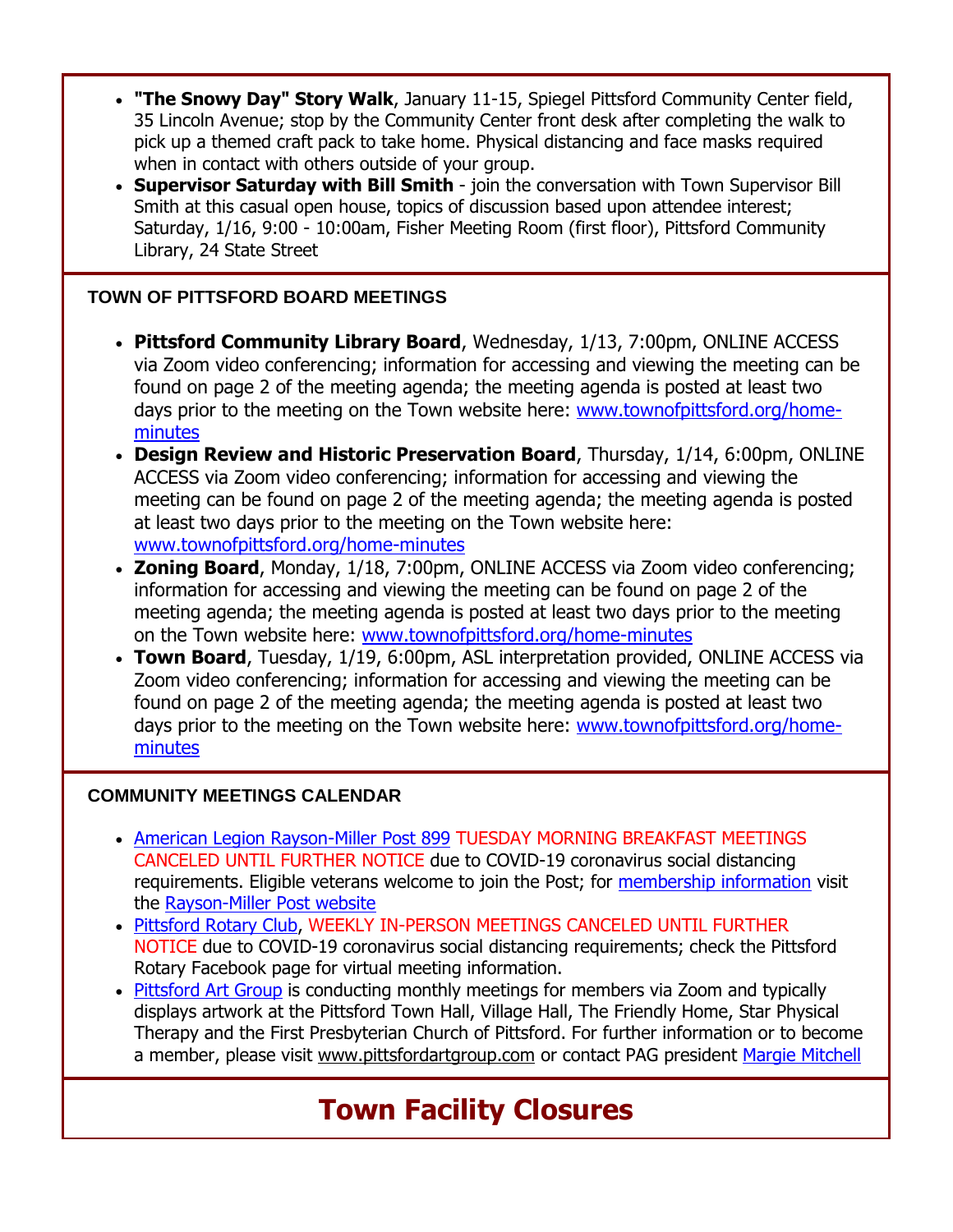**Spiegel Pittsford Community Center** - building is open 8:00am - 5:00pm Monday through Friday and open during program hours evenings and weekends. Senior "Grab N Go" meals will continue every Wednesday and Friday; pickup is at the bus loop behind the Community Center. Registration for low-risk activities and virtual programs begins in advance of each session. See Program Info & Registration link at [www.townofpittsford.org/home-recreation.](http://r20.rs6.net/tn.jsp?f=001OZQE3MqHp5dkIuJ1ZwfW_Q54RXkl3fCdaesJrfwK2-NrtFHZSjCW6E1MtNGFiCPcBgfrRD0qXolHKpw77ozVV-194-nBWwI3UUiIUyrWeOBRU7CfhZWzkVept5K__kmRSgYBreSb9Q-7XdlOEdD4INndaX1TbrnZDaXQcSPr6ayyqhmoG1nysA==&c=4mEVP4j7NCss6SvU_ikzHH8qXswQjVV5r89UQHoFAupD0IRSPKrtkA==&ch=3GDXquySHNxKxZzCx4_c_pwhkL-yoRyylVp7fOP8OJS0pcRaLGcfbg==) Programs will continue to open as we receive further guidance.

**Pittsford Community Library** - the Library is now open for limited hours and services; enter from the parking lot entrance. The Library also has many online resources, programs and activities for all ages to enjoy. For current Library hours, services, resources, and other updates, visit the Library's update page at [www.bit.ly/pclupdates.](http://r20.rs6.net/tn.jsp?f=001OZQE3MqHp5dkIuJ1ZwfW_Q54RXkl3fCdaesJrfwK2-NrtFHZSjCW6DOWEZdUYjZISmj0_sXEpOwS98Cvq_QU9KQNqHG52pIZEb2UllYpfN2KJUnEC8DdViTFE3A0MMeOEwnrWcRwlYlm9Ck9QIWNhA==&c=4mEVP4j7NCss6SvU_ikzHH8qXswQjVV5r89UQHoFAupD0IRSPKrtkA==&ch=3GDXquySHNxKxZzCx4_c_pwhkL-yoRyylVp7fOP8OJS0pcRaLGcfbg==) For virtual children's programming check the Library's Facebook page [www.facebook.com/PittsfordLibrary/.](http://r20.rs6.net/tn.jsp?f=001OZQE3MqHp5dkIuJ1ZwfW_Q54RXkl3fCdaesJrfwK2-NrtFHZSjCW6NATGMFT4s_D6ZWfygc90IbKMIFf_ZAVsxHRrE8lWkgid6apimhQfGzxC5yvpL_1fVHOflobJ-GYHIXm4eMvj2qtCh5ZsfxDOji6-wQ4_qJA7yUFoHt2Nlo=&c=4mEVP4j7NCss6SvU_ikzHH8qXswQjVV5r89UQHoFAupD0IRSPKrtkA==&ch=3GDXquySHNxKxZzCx4_c_pwhkL-yoRyylVp7fOP8OJS0pcRaLGcfbg==) The Book Drop return area is open; please only deposit returned books; for information on book sale donations visit [www.pittsfordlibraryfriends.com.](http://r20.rs6.net/tn.jsp?f=001OZQE3MqHp5dkIuJ1ZwfW_Q54RXkl3fCdaesJrfwK2-NrtFHZSjCW6PMw2sGuyVan4Yt_oUo6YHh44xzo9pe9hNUjZKEVEi3l8XVZ_mOLMSS3N4voEct3oDyzWDguXkDWiGtikg-icpzbDFC2tX731JcM1XON3FVwqlxeNIuoNJ4=&c=4mEVP4j7NCss6SvU_ikzHH8qXswQjVV5r89UQHoFAupD0IRSPKrtkA==&ch=3GDXquySHNxKxZzCx4_c_pwhkL-yoRyylVp7fOP8OJS0pcRaLGcfbg==) Regular due dates for all materials have resumed; check your receipt or your Library account for exact due dates. Low contact pickup of Library materials is available for Monroe County Library System cardholders.

**Town Hall** is open to residents by appointment only; in-person meetings will be limited and allowed only when absolutely necessary. Calls should be made to the department related to the inquiry. Town Hall remains staffed to handle business online and by mail, phone, email and the "drop slot" to the right of the front door of Town Hall.

**Town Clerk:** All services of the Town Clerk are available online, by mail, phone and email. If necessary, an appointment can be arranged. Contact at 248-6210 or dillon@townofpittsford.org, mail materials to Pittsford Town Clerk's Office, 11 South Main Street, Pittsford NY 14534. Services info at [www.townofpittsford.org/home-clerk.](http://r20.rs6.net/tn.jsp?f=001OZQE3MqHp5dkIuJ1ZwfW_Q54RXkl3fCdaesJrfwK2-NrtFHZSjCW6GddlmRBqb-65bP0i1DXufZB66R25TQ9Rg53-vaAvi7l7U80PBQIxskw01PFfma3DDy7WbZWVhagDFH6g42dDnepxQe_JOEVLlWBhTqYSNNAFmt2HG5XsHI=&c=4mEVP4j7NCss6SvU_ikzHH8qXswQjVV5r89UQHoFAupD0IRSPKrtkA==&ch=3GDXquySHNxKxZzCx4_c_pwhkL-yoRyylVp7fOP8OJS0pcRaLGcfbg==)

**Town Court:** Pittsford Town Court sessions are being scheduled on a limited basis. Town Court staff are available via phone and email Monday - Friday from 9:00am - 5:00pm; call (585) 248- 6238 or email at [pdromgoole@townofpittsford.org.](mailto:pdromgoole@townofpittsford.org) Visitors must follow appropriate health safety and social distancing requirements for Court appearances and Court Office visits.

**All Town Playgrounds:** residents may use Town playgrounds at their own risk, as it is not possible for the Town to keep equipment appropriately sanitized after every use. Those using Town playgrounds are expected to observe COVID-19 social distancing and hygiene protocols.

**All Town Parks:** Farm View Park and Hopkins Park are closed as of November 2020 and will remain closed through the spring of 2021. All other Town parks remain open; all courts are open, all athletic fields are open to groups of 25 individuals or less, and all trails and walkways are accessible. Those using Town parks are expected to observe COVID-19 social distancing and hygiene protocols.

**Thornell Farm Park:** the park is open and per State requirements, all grass and turf sports fields are open to group activities of 25 individuals or less; the tennis courts, trails, walkways and the playground are open to residents. COVID-19 social distancing and hygiene protocols are required.

**King's Bend Park Lodges:** the lodges are open for reservations; per State and Federal governments all COVID-19 safety guidelines must be followed while at the lodges. Lodge capacities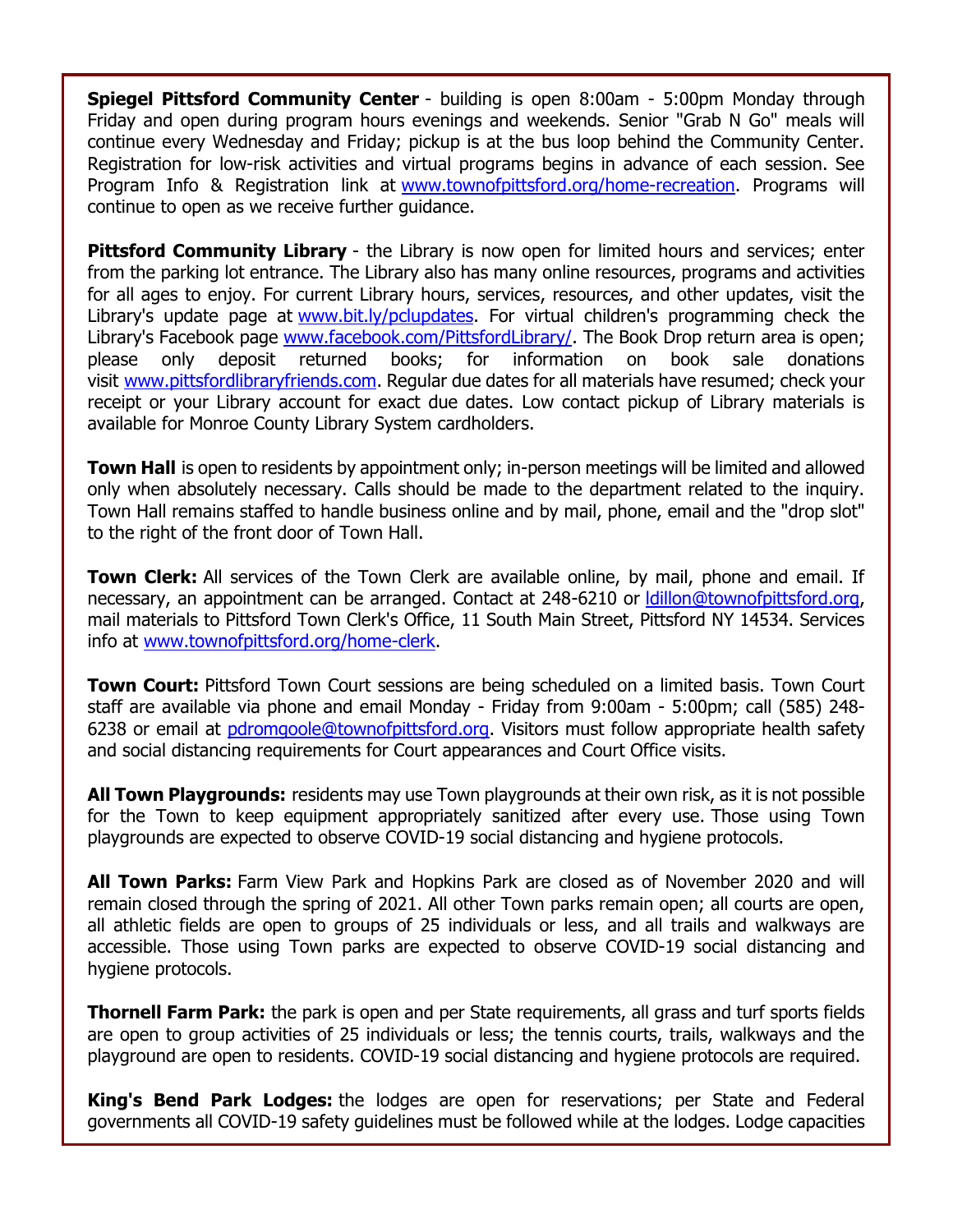will adhere to New York State COVID-19 guidelines. Please note COVID-19 social distancing and hygiene protocols are required.

**The Mile Post School:** the building is closed to the public until further notice, as the site is being used as a Public Works crew operation center.

**Building Department:** As of May 15, 2020 the Governor has begun the phased reopening of New York State. The Town of Pittsford and the surrounding Finger Lakes region have met the criteria set by the Governor to reopen. Construction is included in Phase 1 of the reopening plan. As construction moves forward, all COVID-19 safety guidelines set by the State and Federal governments must be followed while on the job site. To protect the community and limit the spread of COVID-19, the Town of Pittsford has altered accordingly its inspection and permitting procedures. See the Town of Pittsford COVID-19 Building Inspection Procedures for details; additional information can be found here: New York State Construction Guidelines. For more information contact Town of Pittsford Building Inspector Mark Lenzi at [mlenzi@townofpittsford.org](mailto:mlenzi@townofpittsford.org?subject=COVID-19%20Construciton%20Information) or call the Town Building Department at 585-248-6265.

**Town Public Works** - Highway, Sewer and Parks Departments: All operations continue. Crews in these departments are following hygiene and social distancing protocols in light of the COVID-19 threat.

#### **Monroe County Services at Town facilities:**

The County has suspended until further notice Passport Services at Town Hall and Mobile DMV service at Pittsford Town Court. Find updated information for Monroe County DMV here [https://www2.monroecounty.gov/clerk-COVID-19.](http://r20.rs6.net/tn.jsp?f=001OZQE3MqHp5dkIuJ1ZwfW_Q54RXkl3fCdaesJrfwK2-NrtFHZSjCW6E7CzpqKKlr2AT_FPPHpVjORZzjSpINsg4yTGxxoG95Ag1m55PCxZba32Ke3kbTarAWlCHDwi7imIJimUo7fyiibm1V1FVNz20QIEF76kCwP3ebq6pgB9JE=&c=4mEVP4j7NCss6SvU_ikzHH8qXswQjVV5r89UQHoFAupD0IRSPKrtkA==&ch=3GDXquySHNxKxZzCx4_c_pwhkL-yoRyylVp7fOP8OJS0pcRaLGcfbg==)

Further information and updates can be found at [www.townofpittsford.org/covid-19info.](http://r20.rs6.net/tn.jsp?f=001OZQE3MqHp5dkIuJ1ZwfW_Q54RXkl3fCdaesJrfwK2-NrtFHZSjCW6JsJxLnTqS1e9f1z2OWqJcuzQ4l-PwoqjnTYChhbukEt823FDqfHh7FGSQzrv3wnpdBqwbQEO0mfiVgR5tpgCsdqV8zZFwXzxOedNPvurWwpSZVEnacbdHs=&c=4mEVP4j7NCss6SvU_ikzHH8qXswQjVV5r89UQHoFAupD0IRSPKrtkA==&ch=3GDXquySHNxKxZzCx4_c_pwhkL-yoRyylVp7fOP8OJS0pcRaLGcfbg==)

### **COVID-19 Coronavirus Information Links**

Further Town of Pittsford COVID-19 coronavirus information and updates can be found at [www.townofpittsford.org/covid-19info.](http://r20.rs6.net/tn.jsp?f=001OZQE3MqHp5dkIuJ1ZwfW_Q54RXkl3fCdaesJrfwK2-NrtFHZSjCW6JsJxLnTqS1e9f1z2OWqJcuzQ4l-PwoqjnTYChhbukEt823FDqfHh7FGSQzrv3wnpdBqwbQEO0mfiVgR5tpgCsdqV8zZFwXzxOedNPvurWwpSZVEnacbdHs=&c=4mEVP4j7NCss6SvU_ikzHH8qXswQjVV5r89UQHoFAupD0IRSPKrtkA==&ch=3GDXquySHNxKxZzCx4_c_pwhkL-yoRyylVp7fOP8OJS0pcRaLGcfbg==)

[Pittsford Central School District COVID-19 Coronavirus Updates](http://r20.rs6.net/tn.jsp?f=001OZQE3MqHp5dkIuJ1ZwfW_Q54RXkl3fCdaesJrfwK2-NrtFHZSjCW6NATGMFT4s_DjHqrHnJ6QPZkMbZGK6_KNv_wn5QaxPr1yzP6DNCIn8wXo-waS3BBkIVI7KK7_Fh8ielaTCqoNr031_w__n0LGugHGezbLnau5hEHc7ZMPocass-4smnTOg==&c=4mEVP4j7NCss6SvU_ikzHH8qXswQjVV5r89UQHoFAupD0IRSPKrtkA==&ch=3GDXquySHNxKxZzCx4_c_pwhkL-yoRyylVp7fOP8OJS0pcRaLGcfbg==)

You can find information on COVID-19 coronavirus at the County Health Department's website: [https://www2.monroecounty.gov/health-index.php.](http://r20.rs6.net/tn.jsp?f=001OZQE3MqHp5dkIuJ1ZwfW_Q54RXkl3fCdaesJrfwK2-NrtFHZSjCW6AYdi3SDQpaIXiGCZyMg0kigdrFuzuq4jXgnWyUXkT9Cm8hIIOe_Bja2-GyzC1VM4ID8oK-B8vrS4mRVWFElF_LyQV302CDDtw3PAwD1R3WatUOsRJjgzJ6G1AbkCJ6dMg==&c=4mEVP4j7NCss6SvU_ikzHH8qXswQjVV5r89UQHoFAupD0IRSPKrtkA==&ch=3GDXquySHNxKxZzCx4_c_pwhkL-yoRyylVp7fOP8OJS0pcRaLGcfbg==)

Additional information about business closure requirements throughout Monroe County can be found on the County's Website: [www.monroecounty.gov](http://r20.rs6.net/tn.jsp?f=001OZQE3MqHp5dkIuJ1ZwfW_Q54RXkl3fCdaesJrfwK2-NrtFHZSjCW6KW4W2IJvKaDU5AIdTwSmbymqppqq-nEosRLnlTSZSVcXSeHaNvA-YgV2KDOXyz5LDqJs8SaJbB05tuN_eXKZh_tsgrYObaMPg==&c=4mEVP4j7NCss6SvU_ikzHH8qXswQjVV5r89UQHoFAupD0IRSPKrtkA==&ch=3GDXquySHNxKxZzCx4_c_pwhkL-yoRyylVp7fOP8OJS0pcRaLGcfbg==)

The CDC also has information on its website at [https://www.cdc.gov/coronavirus/2019](http://r20.rs6.net/tn.jsp?f=001OZQE3MqHp5dkIuJ1ZwfW_Q54RXkl3fCdaesJrfwK2-NrtFHZSjCW6AYdi3SDQpaIM0-AZjXY9hKEHDqJAsPxbCvuPnnV1UGJua3kS_fJqT_XaoxtJ3ucv7MGegAiOm5TekIEwwDyfpbtKRZgyIH08dTEUT0daNSPRgOxiNk55QEWOIwdK4sfYOQC3hNDjADaEM0fkwrU__OJZRyxsRtTTbE1axtPE8On&c=4mEVP4j7NCss6SvU_ikzHH8qXswQjVV5r89UQHoFAupD0IRSPKrtkA==&ch=3GDXquySHNxKxZzCx4_c_pwhkL-yoRyylVp7fOP8OJS0pcRaLGcfbg==) [ncov/about/share-facts-stop-fear.html.](http://r20.rs6.net/tn.jsp?f=001OZQE3MqHp5dkIuJ1ZwfW_Q54RXkl3fCdaesJrfwK2-NrtFHZSjCW6AYdi3SDQpaIM0-AZjXY9hKEHDqJAsPxbCvuPnnV1UGJua3kS_fJqT_XaoxtJ3ucv7MGegAiOm5TekIEwwDyfpbtKRZgyIH08dTEUT0daNSPRgOxiNk55QEWOIwdK4sfYOQC3hNDjADaEM0fkwrU__OJZRyxsRtTTbE1axtPE8On&c=4mEVP4j7NCss6SvU_ikzHH8qXswQjVV5r89UQHoFAupD0IRSPKrtkA==&ch=3GDXquySHNxKxZzCx4_c_pwhkL-yoRyylVp7fOP8OJS0pcRaLGcfbg==)

In addition, the CDC has information relevant to anyone planning to travel outside of the United States: [https://www.cdc.gov/coronavirus/2019](http://r20.rs6.net/tn.jsp?f=001OZQE3MqHp5dkIuJ1ZwfW_Q54RXkl3fCdaesJrfwK2-NrtFHZSjCW6AYdi3SDQpaIOVaz6uPdbfs6wcl4wAbFTyzZPaEtGeR3A_qlhtbv7FgiMgL7pj1hZ0EalpP9i2oRicgQcMelNj_gyyJO5W9xU9oF4PoGCdE4s7tfBzpz8d6YOjpoXYaEXWLhobu5qrsrhhRWfWJV7pwRc983kM6w7T7XhaoI3ASgRfakUl3VeSWRjB7FlzV3R3mZvv1tmn3c&c=4mEVP4j7NCss6SvU_ikzHH8qXswQjVV5r89UQHoFAupD0IRSPKrtkA==&ch=3GDXquySHNxKxZzCx4_c_pwhkL-yoRyylVp7fOP8OJS0pcRaLGcfbg==) [ncov/travelers/index.html?deliveryName=USCDC\\_2067-DM20785.](http://r20.rs6.net/tn.jsp?f=001OZQE3MqHp5dkIuJ1ZwfW_Q54RXkl3fCdaesJrfwK2-NrtFHZSjCW6AYdi3SDQpaIOVaz6uPdbfs6wcl4wAbFTyzZPaEtGeR3A_qlhtbv7FgiMgL7pj1hZ0EalpP9i2oRicgQcMelNj_gyyJO5W9xU9oF4PoGCdE4s7tfBzpz8d6YOjpoXYaEXWLhobu5qrsrhhRWfWJV7pwRc983kM6w7T7XhaoI3ASgRfakUl3VeSWRjB7FlzV3R3mZvv1tmn3c&c=4mEVP4j7NCss6SvU_ikzHH8qXswQjVV5r89UQHoFAupD0IRSPKrtkA==&ch=3GDXquySHNxKxZzCx4_c_pwhkL-yoRyylVp7fOP8OJS0pcRaLGcfbg==)